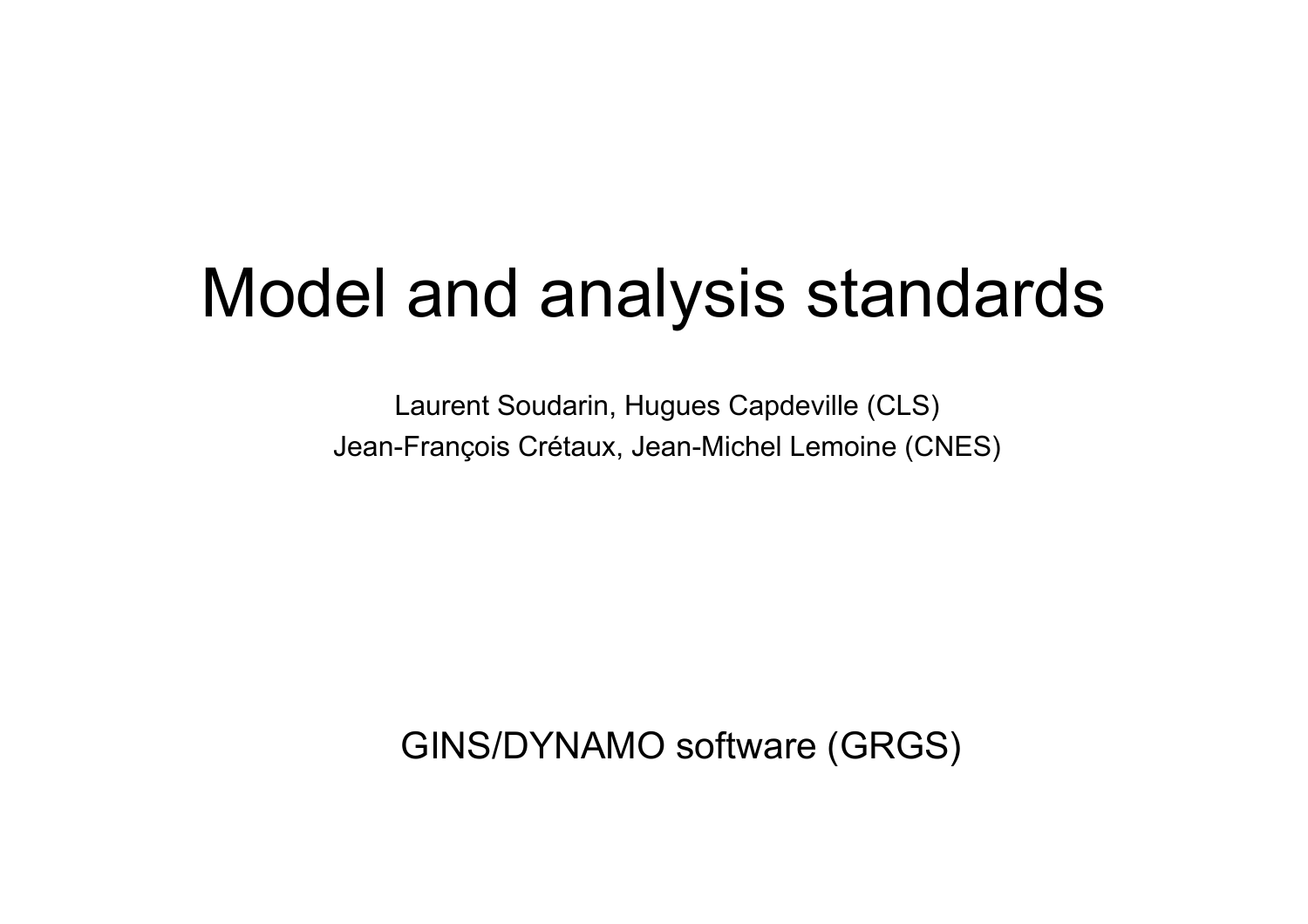Since Jan. 2007, 1 processing for 2 objectives

 $\bullet$ CRC/GRGS

-Common standards for GPS, SLR and VLBI

-Weekly combined NEQ (weekly station coordinates, 6h EOP, tropospheric bias per pass)

 $\bullet$ IDS

> -Weekly combined solutions in free-network (weekly station coordinates, daily EOP)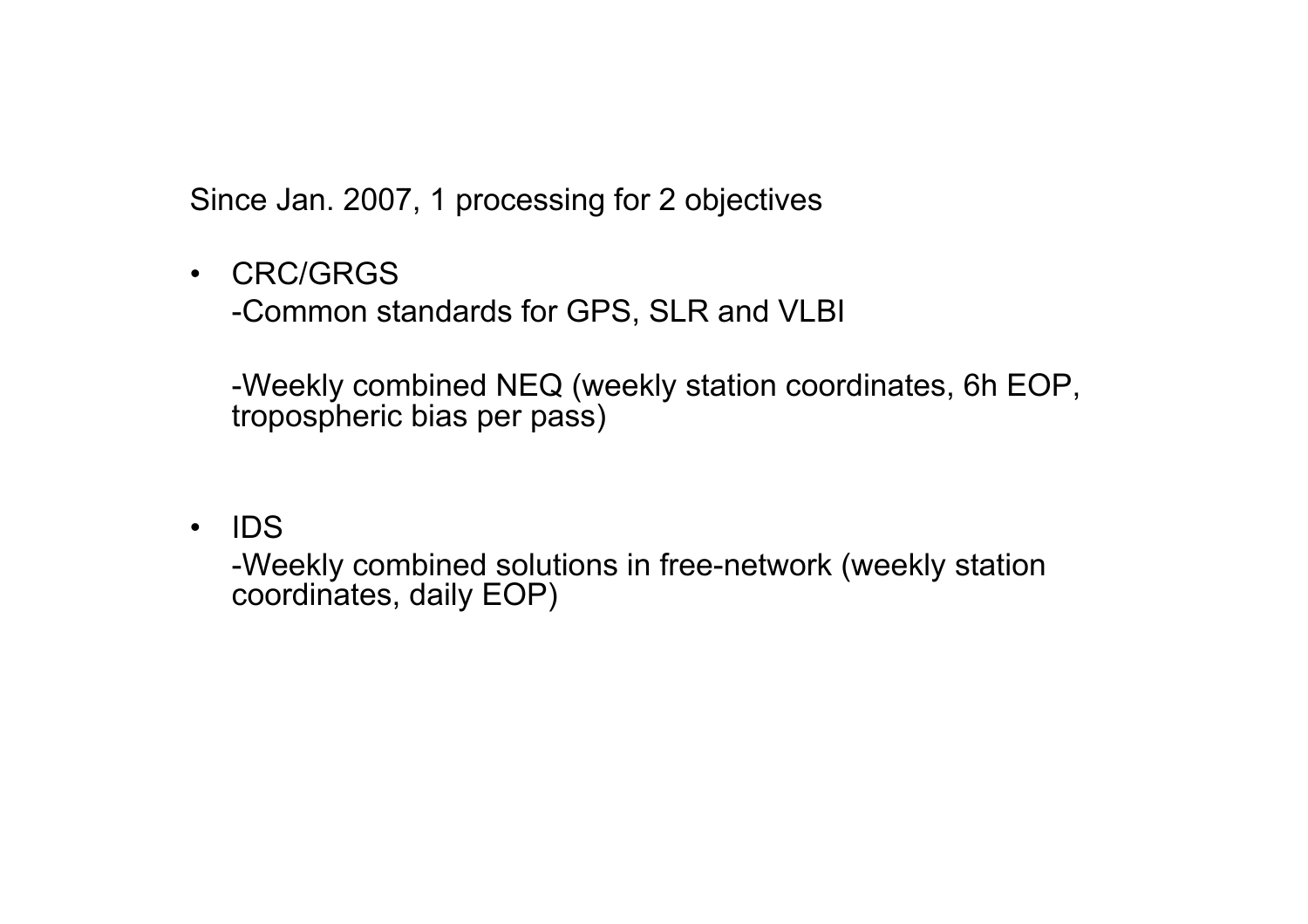### Models and corrections (1)

- •Gravity field = EIGEN GL04S\_ANNUAL  $\rightarrow$  EIGEN\_GL04S, w/o annual and semi-annual terms?
- •• Tidal forces :
	- Solid earth: model of IERS2003 conventions
	- Ocean: FES2004 (with admittance)
	- Atmosphere: Biancale&Bode
- • Atmospheric gravitational attraction: computed from 6h ECMWF 3D pressure grids over land, inverted barometer model over the ocean
- •Atmospheric density = DTM94
- • Solar radiation pressure:
	- albedo +IR pressure values interpolated from 6-hour grids from ECMWF
- •• Satellite Center of Mass – Antenna Phase Center: applied from CDDIS data files
- •Satellite physical model = IDS  $\rightarrow$  UCL models?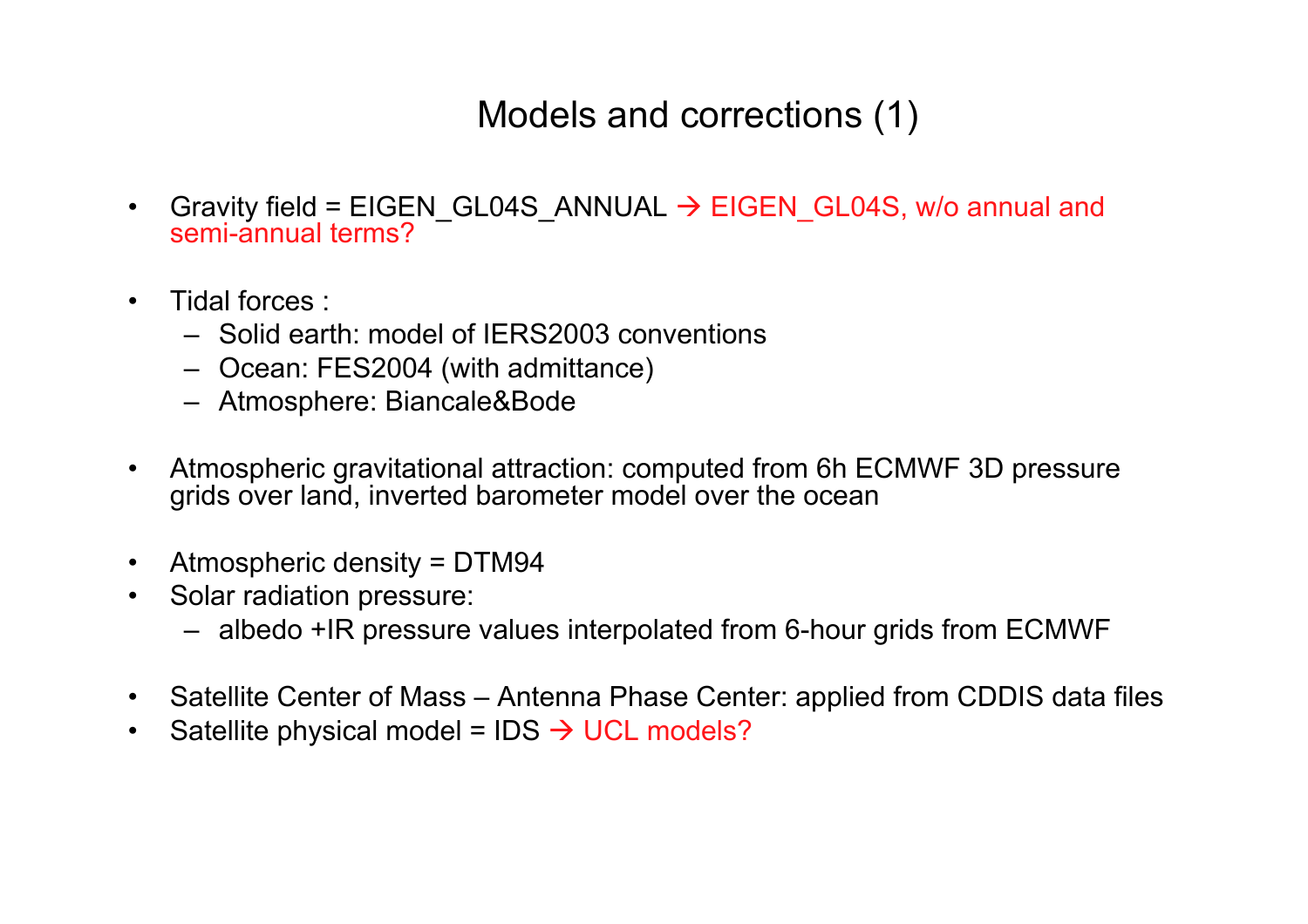### Models and corrections (2)

- • Station displacements:
	- atmospheric loading= from 6h ECMWF 3D pressure grids
	- ocean loading= Amplitudes and phases from FES2004
	- Solid earth : Wahr model (IERS Conventions 2003)
	- Pole tide : applied (IERS, 2003)
- • Troposphere:
	- Dry and wet a priori ZTD interpolated from 6-hour grids derived from ECMWF meteorological model (available from 2002)
	- $\rightarrow$  DORIS met data or GPT for data before 2002?
	- Mapping function: Guo & Langley
	- $\rightarrow$  Horizontal gradients?
	- $\rightarrow$  Estimated coefficients of the mapping function (study in progress)?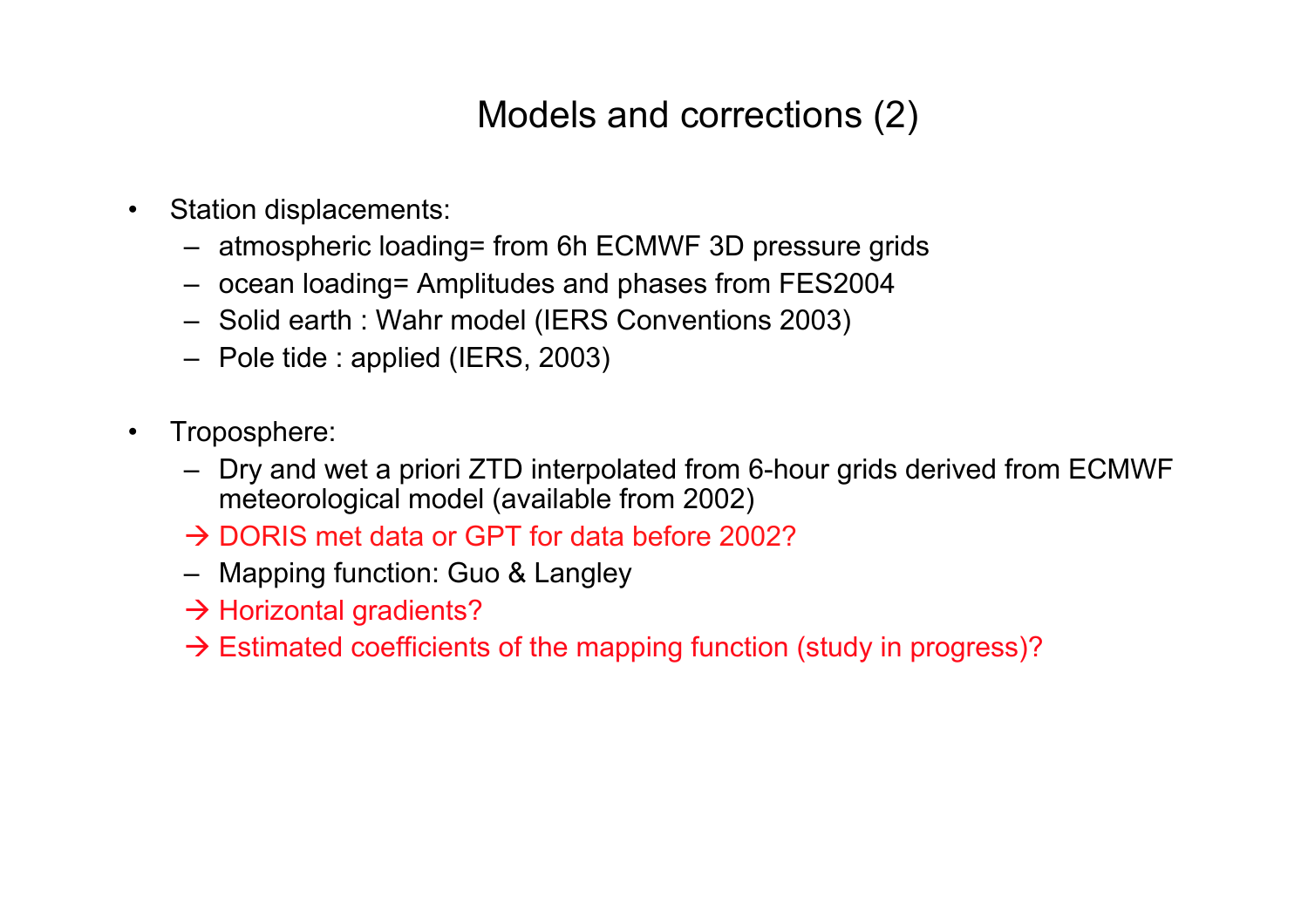• EOP: a priori IERSC04 polar motion no polar rate, no UT1 rate →estimate Polar rate? UT1 rate?

•• Arc lengths:  $3.5$  days  $\rightarrow$  1 day ?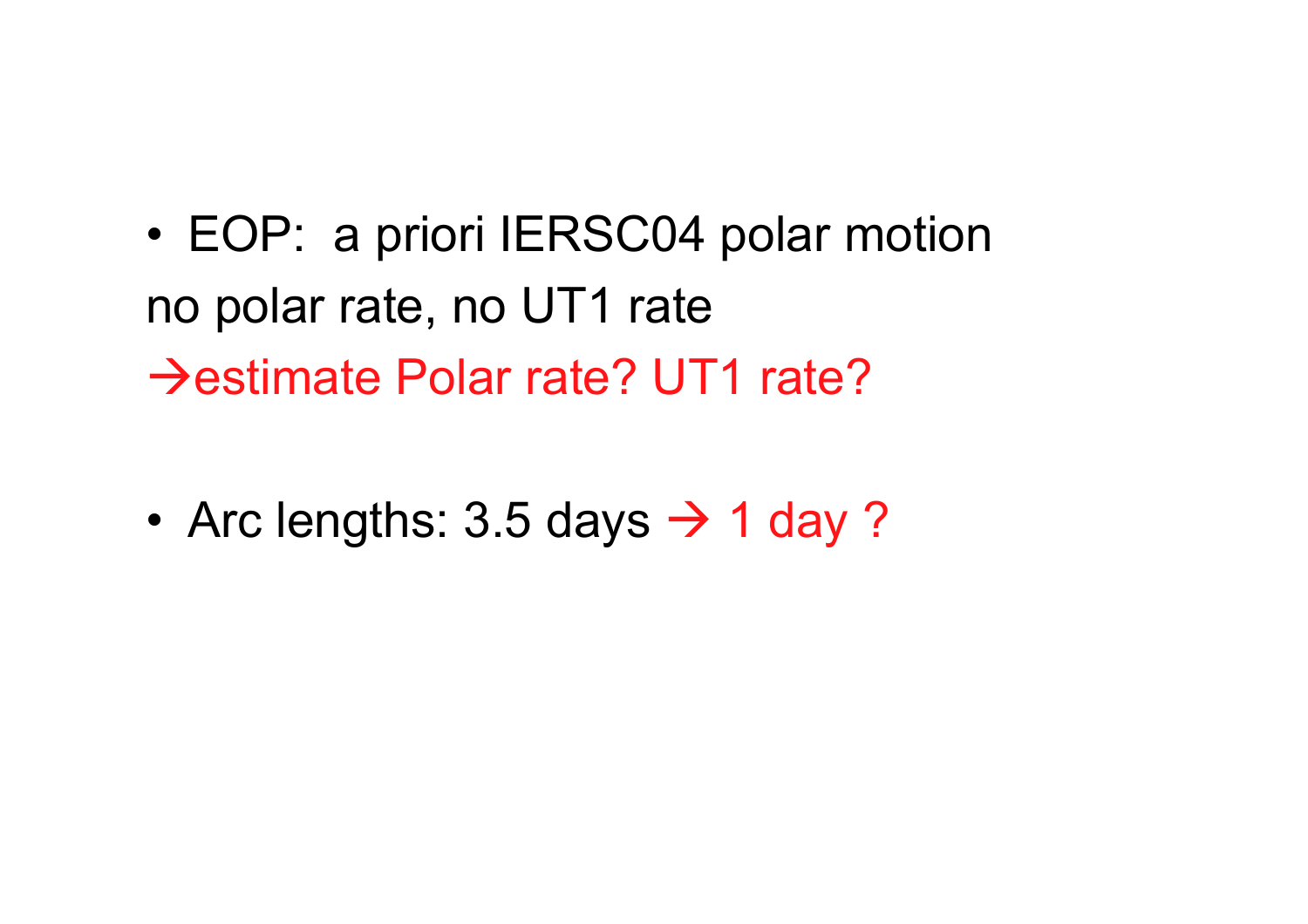## History of the new processing configuration

#### Data: 2002 to current

| period         | start    | end      | # conf.           | series            | satellite                | # GINS<br>version | earth gravity model | oceanic<br>response | atmospheric<br>tide       |
|----------------|----------|----------|-------------------|-------------------|--------------------------|-------------------|---------------------|---------------------|---------------------------|
|                |          |          |                   |                   |                          |                   |                     |                     |                           |
| $\overline{2}$ | 02/01/05 | 30/09/06 | conf <sub>3</sub> | conf <sub>3</sub> | Spot-2,-4,-5, Jas, Env   | 7.1               | EIGEN-GL04S         | MOG2D               | Haurwitz &<br>Cowley      |
| 3              | 01/10/06 | 28/02/07 | conf4             | CRC07a            | Spot-2,-4,-5             | 7.2               | EIGEN-GL04S_ANNUAL  |                     |                           |
|                |          |          |                   | CRC07A            | Jas, Env                 | 7.2d1             |                     |                     |                           |
| 4              | 28/02/07 | 28/07/07 | conf <sub>5</sub> | CRC07c            | Spot-2,-4,-5, Jas, Env   | 7.2d1             |                     | <b>IB</b>           |                           |
| 5              | 29/07/07 | 08/12/07 | conf <sub>6</sub> | CRC07d            | Spot-2,-4,-5, Jas, Env   | 7.2d1             |                     |                     |                           |
|                | 06/01/02 | 01/01/05 | conf <sub>6</sub> | CRC07e            | Spot-2,-4,-5, Jas, Topex | 7.2d1             |                     |                     |                           |
|                |          |          |                   | CRC07E            | Env                      | 7.2d2             |                     |                     |                           |
| 6              | 09/12/07 | $\cdots$ | conf7             | CRC07f            | Spot-2,-4,-5, Jas, Env   | 7.2d2             |                     |                     | Biancale &<br><b>Bode</b> |

•switch conf5/conf6: minor evolution (name of ocean loading file)

- •CRC07e = CRC07d but w/o arc margins
- •GINS 7.1 and 7.2d1: wrong version for Envisat attitude model
- $\rightarrow$ Envisat 02/01/2005-08/12/2007 should be reprocessed with GINS 7.2d2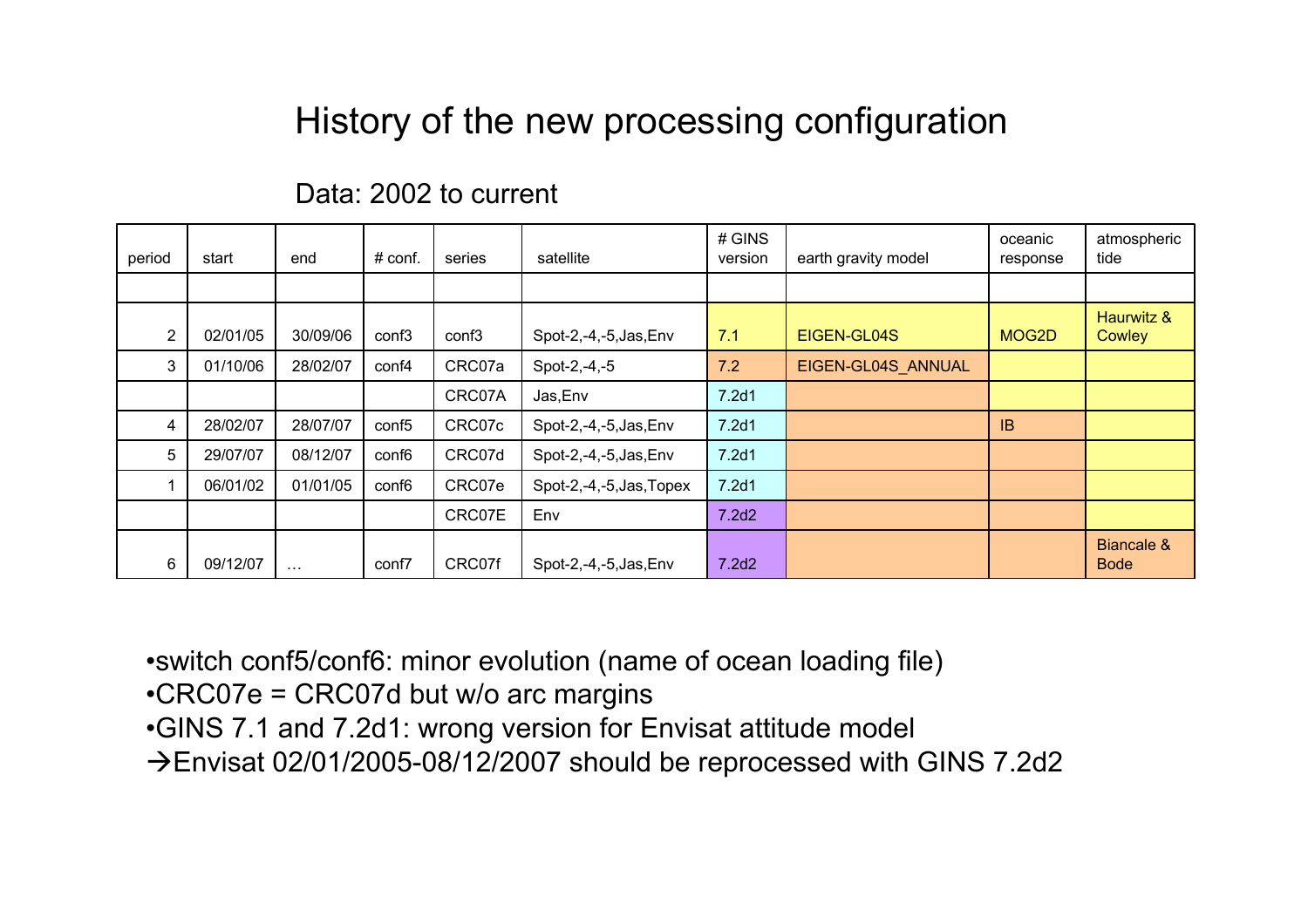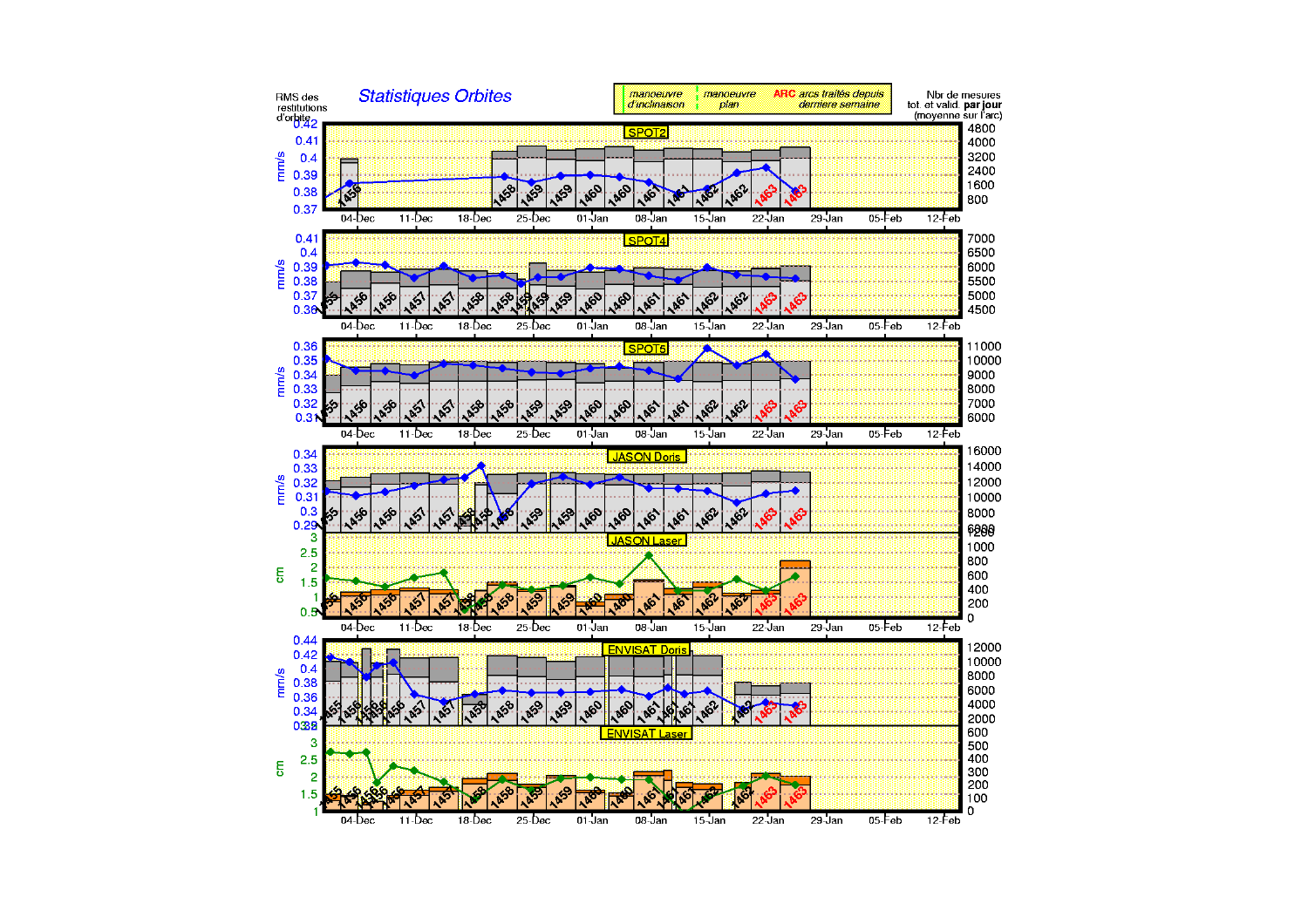

Guo. J. and R.B. Langley (2003), *A new tropospheric propagation delay mapping function for elevation angles down to 2*°.

Proceedings of ION GPS/GNSS 2003, 16th International Technical Meeting of the Satellite Division of the Institue of Navigation, Portland, OR, 9-12 September 2003; pp. 376-386 gauss.gge.unb.ca/papers.pdf/iongpsgnss2003.guo.pdf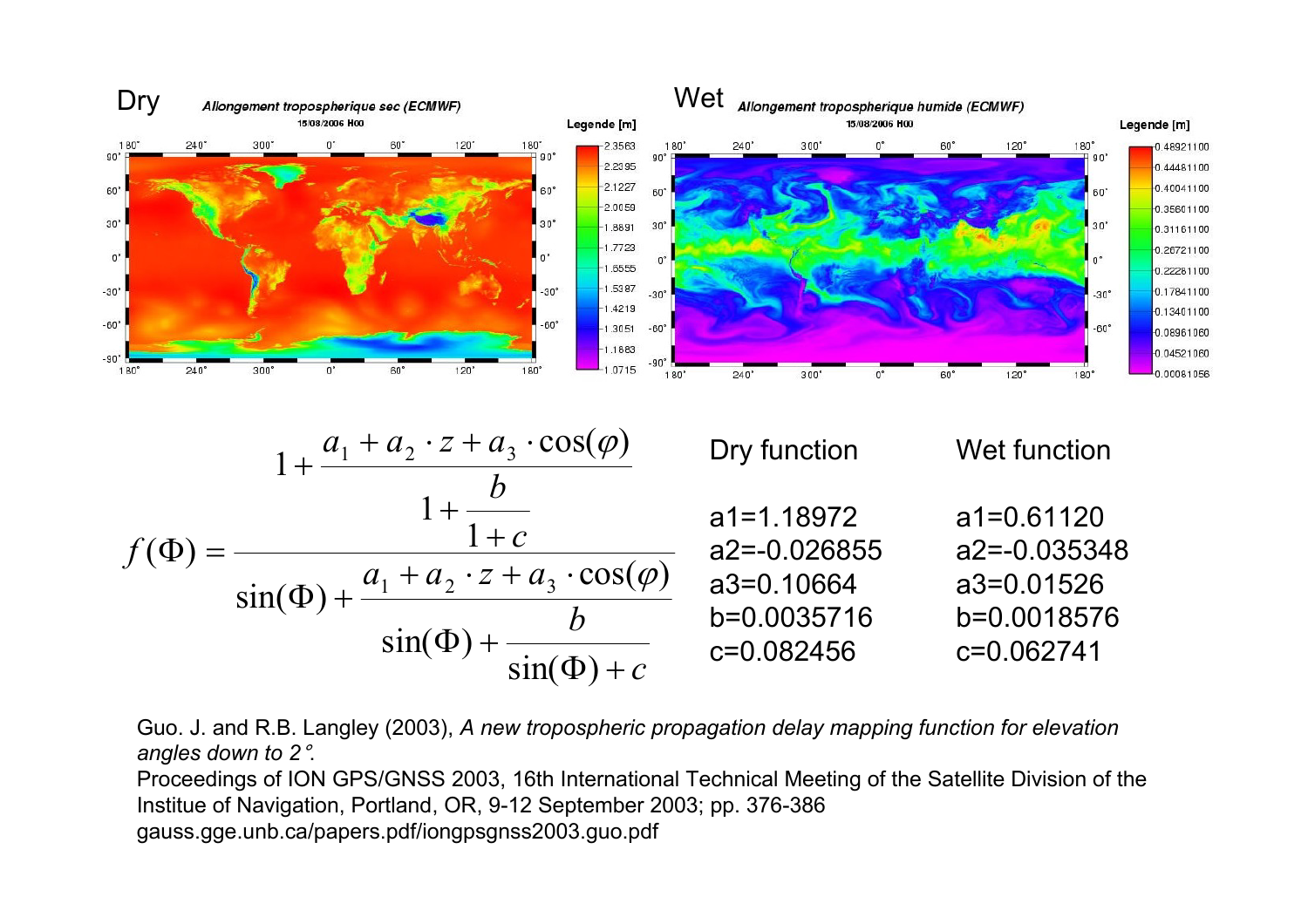

ZTD $D$  ∆L $^z$ <sub>d</sub> = 2.239 m ∆L $^z$ <sub>w</sub> = 0.448 m